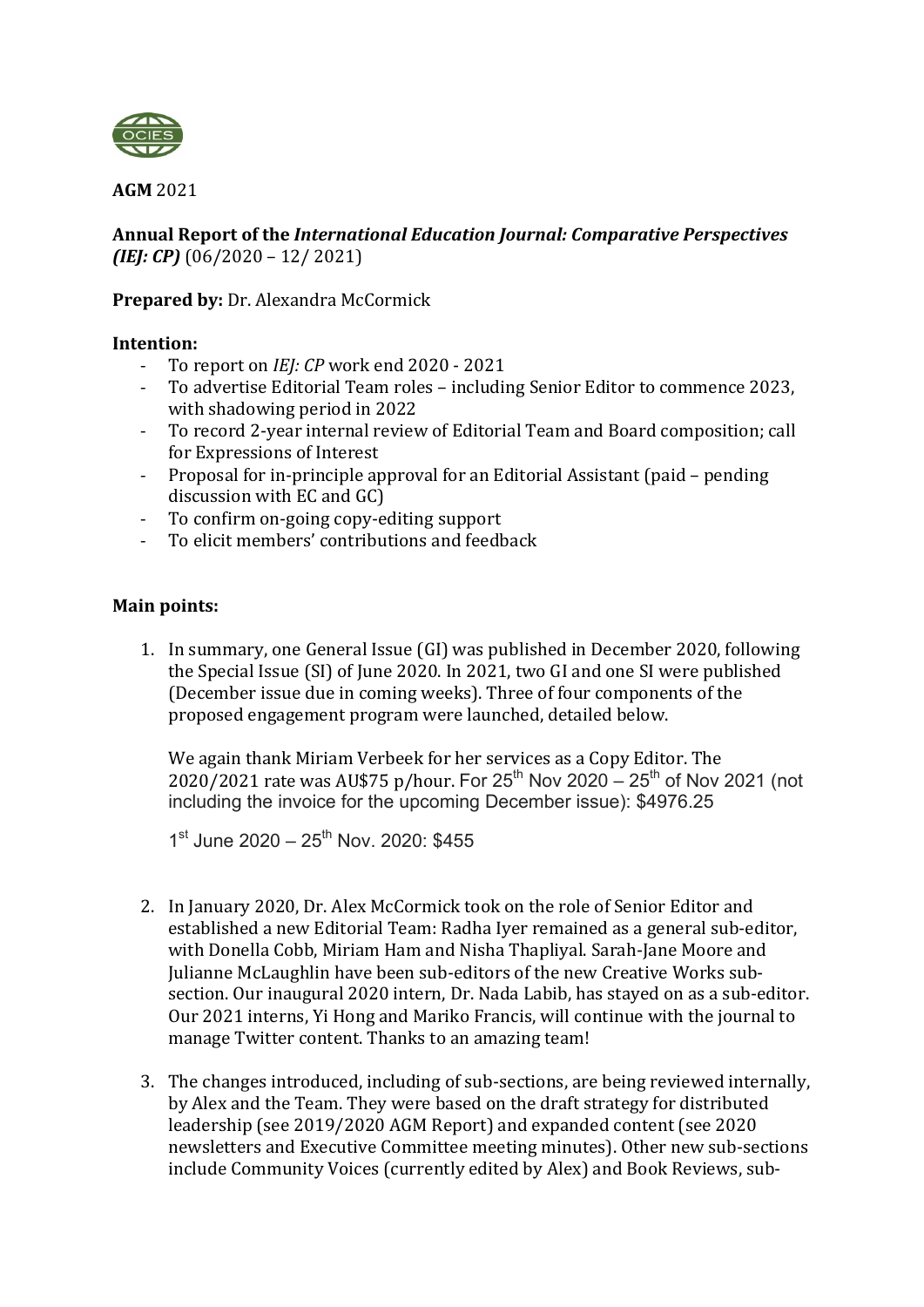edited by Professor Kaori Okano. It is likely that the 'Community Voices' and Creative Works' will be identified as 'periodic', rather than scheduled for every issue, due to the associated volume of work and available support.

- 4. 3. Overview of current Editorial Team / management structure (under internal review):
	- o Senior Editor
	- $\circ$  Five general sub-editors
	- $\circ$  Book reviews sub-editor
	- $\circ$  Two Creative Works sub-editors (currently a joint role)
	- $\circ$  PEP Mentoring liaison
	- $\circ$  Twitter managers
	- $\circ$  Editorial Board (see below)

#### **Please contact Alex at iejcpteam@gmail.com** if you are interested in a role, some **of which could also be shared by two people.**

- 6. Editorial Board currently under internal review, in relation to the following criteria:
	- $\circ$  Role description 2020:
		- *Undertake two or more article reviews a year*
		- *Actively promote the journal through your networks*
		- *Meet (virtually) at least three times per year (2020 likely excepted - and ideally, but not necessarily, one meeting will be in-person, at the annual OCIES conference)*
		- *Adjudicate accepted articles for an award annually*
		- *Serve periodically as e-mentors in a journal mentoring program*
		- *Source new reviewers, on an ongoing basis and as needed when approached by Editorial Team members*
	- o 2020-2021 Editorial Board Members (current affiliation, location):
		- **Dr. Elizabeth Cassity (ACER, Australia)**
		- **Professor Michael Crossley (University of Bristol, England)**
		- **Dr. Tagataese Tupa Tuia (National University of Samoa)**
		- **Dr. Sonia Fonua (University of Auckland, New Zealand)**
		- **Dr. David Fa'avae (University of Waikato, New Zealand)**
		- **Dr. Billy Fito'o (University of the South Pacific (USP), Solomon Islands)**
		- **Professor Tom Griffiths (Oslo Metropolitan University, Norway)**
		- **Professor Gregg Harbaugh (Virginia, United States)**
		- **Dr. Meeri Hellesten (Stockholm, Sweden)**
		- **Dr. Maryam J. Ismail (State University of Zanzibar, Tanzania)**
		- **Dr. Seu'ula Johansson-Fua (Institute of Education, USP, Tonga)**
		- **Dr. Jack Maebuta (Solomon Islands National University)**
		- **Dr. Tarek Mostafa (OECD, France)**
		- **Dr. Zsuzsanna Millei (Tampere University, Finland)**
		- **Professor Unaisi Walu Nabobo Baba (Fiji National University)**
		- **Dr. Yulia Nesterova (University of Glasgow, Scotland)**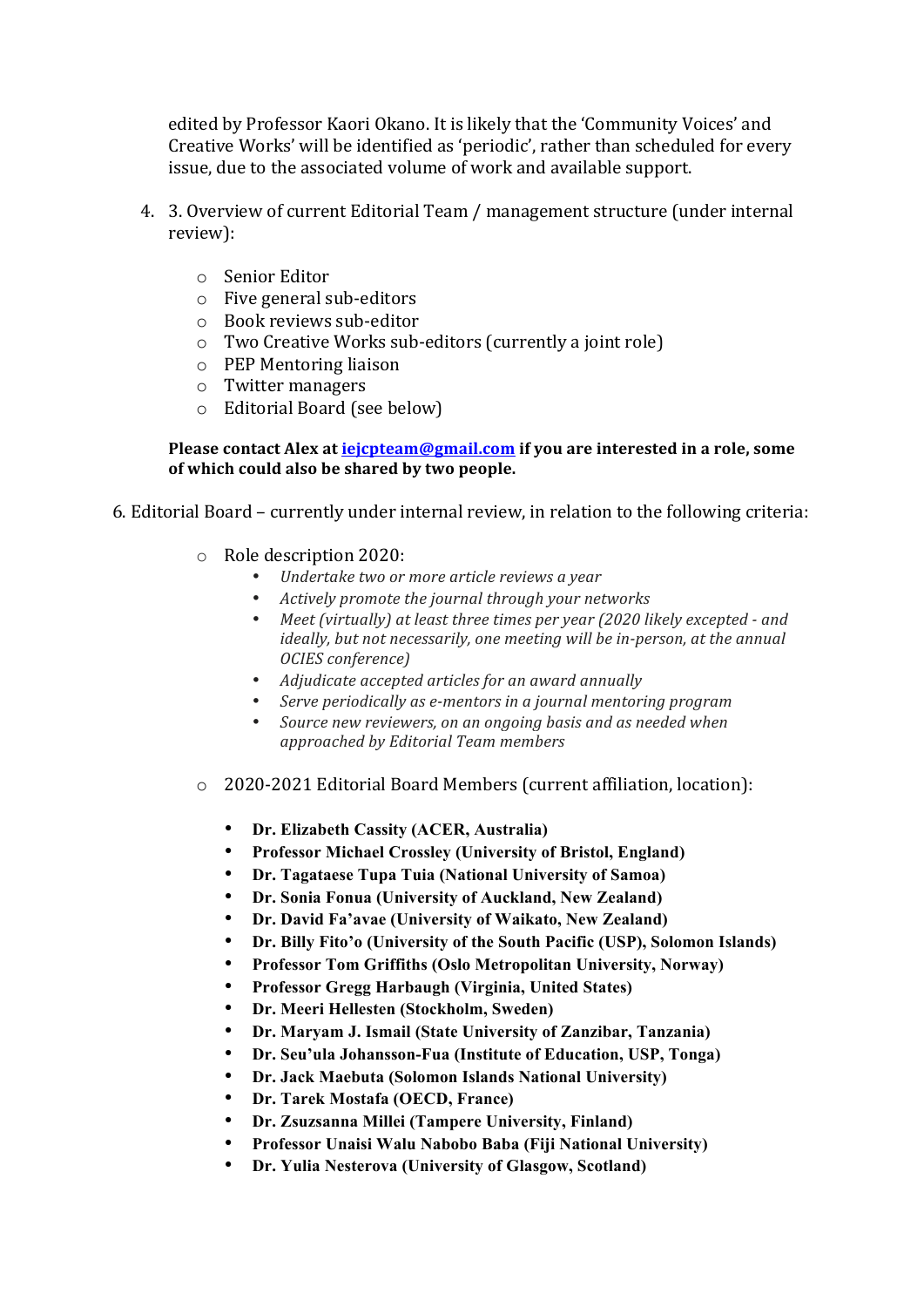- **Dr. Kaori Okano (La Trobe University, Australia)**
- **Dr. Dean Olah (University of Guam, Micronesia)**
- **Dr. Joel Windle (Fluminense Federal University, Brazil)**
- 7. Update on *IEJ: CP* Engagement Initiative strategy (details follow summary):
	- o Internships programme;
	- $\circ$  Partnering for Publishing programme (mutual engagement and mentoring) – successfully established (for example, see resulting SI Vol. 20(2) 2021)
	- $\circ$  Annual conference session conducted 2020 and 2021
	- $\circ$  Annual paper award (open to all, not ECR-specific) not yet commenced
	- $\circ$  Liaison/ formal, institutionalised link with Exec. / General committee NERF / ECR representative/s (pending discussion / approval) (representation on either Editorial Team (core management, monthly) or the Editorial Board (advisory with enhanced duties, quarterly meetings) sporadic, needs consistency / development

*IEJ:* CP Engagement / ECR / Mentoring Initiative, comprised of four core components:

- *a) Internships programme*
	- 2 p/a for a term of 6 months each [revise period to one year from 2022]
	- Learning through working with the Senior editor and Editorial Team
		- i. Attends most monthly meetings, and at least one Editorial Board meeting
		- ii. Assists on at least two papers in the review process
		- iii. Administrative work with Senior Editor, as learning of the overall journal procedures, processes and online system
- *b*) *Partnering for Publishing Programme:*

- Pairs an OCIES elder or senior academic (Editorial Board members & members) with an ECR

- Application process document available
- Open number places per year
- Details of relationship / requirements:
	- i. Participants clearly negotiate frequency and nature of exchanges at the start; guidelines to be developed by Ed. Team and Board
	- ii. Aim is to be mutually beneficial for the 'mentor' and 'mentee'
- c) *Annual conference session and/or journal workshop*
	- Opportunity for mentoring (tied to the established NERF/ ECR day?) and
	- Partnerships for Publishing Programme face-to-face meeting
- d) *Annual IEJ: CP article of the year* open to all published articles; needs willing committee and leadership